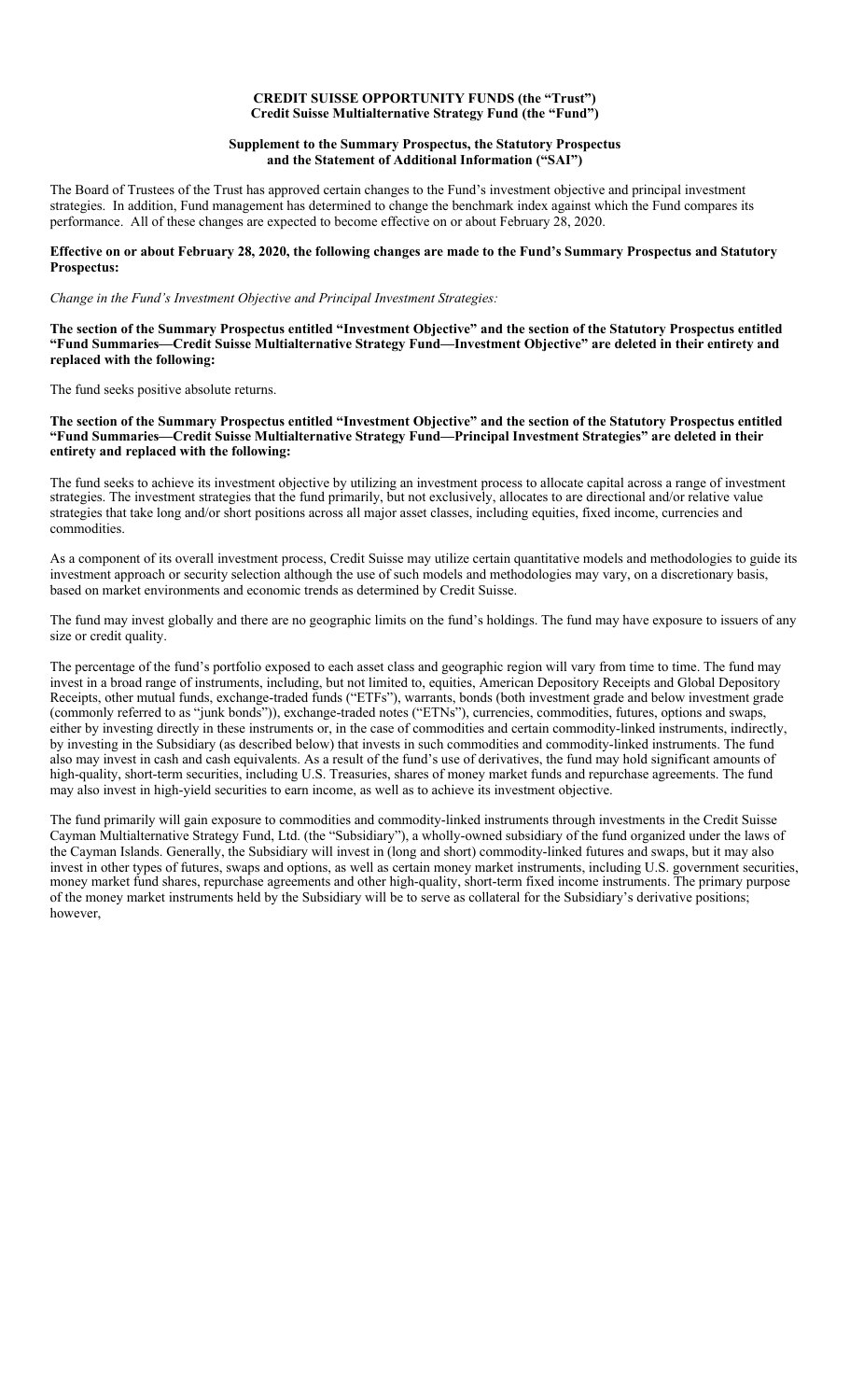these instruments may also earn income for the Subsidiary. The fund may invest up to 25% of its total assets in the Subsidiary. Investment in the Subsidiary is expected to provide the fund with commodity exposure within the limitations of the federal tax requirements that apply to the fund. Investments in other Credit Suisse Funds may provide the fund with exposure to other securities and financial instruments in addition to commodities and commodity-linked instruments.

For defensive purposes, due to abnormal market conditions or economic situations as determined by Credit Suisse, the fund may invest up to 100% of its assets in cash or certain short-term securities. Although intended to avoid losses in adverse market, economic, political or other conditions, defensive tactics might be inconsistent with the fund's principal investment strategies and might prevent the fund from achieving its goal.

The fund is "non-diversified," meaning that a relatively high percentage of its assets may be invested in a limited number of issuers of securities.

# **The section of the Statutory Prospectus entitled "The Funds in Detail—Goals and Strategies—Multialternative Strategy Fund" is deleted in its entirety and replaced with the following:**

The fund seeks to achieve its investment objective by utilizing an investment process to allocate capital across a range of investment strategies. The investment strategies that the fund primarily, but not exclusively, allocates to are directional and/or relative value strategies that take long and/or short positions across all major asset classes including equities, fixed income, currencies and commodities.

As a component of its overall investment process, Credit Suisse may utilize certain quantitative models and methodologies to guide its investment approach or security selection although the use of such models and methodologies may vary, on a discretionary basis, based on market factors environments and economic trends as determined by Credit Suisse.

The fund may invest globally and there are no geographic limits on the fund's holdings. The fund may have exposure to issuers of any size or credit quality.

The percentage of the fund's portfolio exposed to each asset class and geographic region will vary from time to time. The fund may invest in a broad range of instruments, including, but not limited to, equities, American Depository Receipts and Global Depository Receipts, other mutual funds, ETFs, warrants, bonds (both investment grade and below investment grade (commonly referred to as "junk bonds")), ETNs, currencies, commodities, futures, options and swaps, either by investing directly in these instruments or, in the case of commodities and certain commodity-linked instruments, indirectly, by investing in the Subsidiary that invests in such commodity-linked instruments. The fund also may invest in cash and cash equivalents. As a result of the fund's use of derivatives, the fund may hold significant amounts of high-quality securities, including U.S. Treasuries, shares of money market funds and repurchase agreements. The fund also may invest in high-yield securities to earn income, as well as to achieve its investment objective. For defensive purposes, due to abnormal market conditions or economic situations as determined by Credit Suisse, the fund may invest up to 100% of its assets in cash or certain short-term securities. Although intended to avoid losses in adverse market, economic, political or other conditions, defensive tactics might be inconsistent with the fund's principal investment strategies and might prevent the fund from achieving its goal. The fund may also engage in other investment practices in seeking to achieve its investment objective.

The fund primarily will gain exposure to commodities and certain commodity-linked instruments through investments in the Credit Suisse Cayman Multialternative Strategy Fund, Ltd., a wholly-owned subsidiary of the fund organized under the laws of the Cayman Islands (the "Subsidiary"). Generally, the Subsidiary will invest in (long and short) commodity-linked futures and swaps, but it may also invest in other types of futures, swaps and options, as well as certain money market instruments, including U.S. government securities, money market fund shares, repurchase agreements and other high-quality, short-term fixed income instruments. The primary purpose of the money market instruments held by the Subsidiary will be to serve as collateral for the Subsidiary's derivative positions; however, these instruments may also earn income for the Subsidiary.

The Subsidiary is managed by Credit Suisse. With respect to its investments, the Subsidiary generally will be subject to the same fundamental, non-fundamental and certain other investment restrictions as the fund; however, the Subsidiary (unlike the fund) may invest without limitation in commodity-linked instruments that may otherwise be limited if purchased by the fund due to federal tax requirements relating to qualifying income, as discussed above. The fund and Subsidiary may test for compliance with certain investment restrictions on a consolidated basis, except

- 2 -